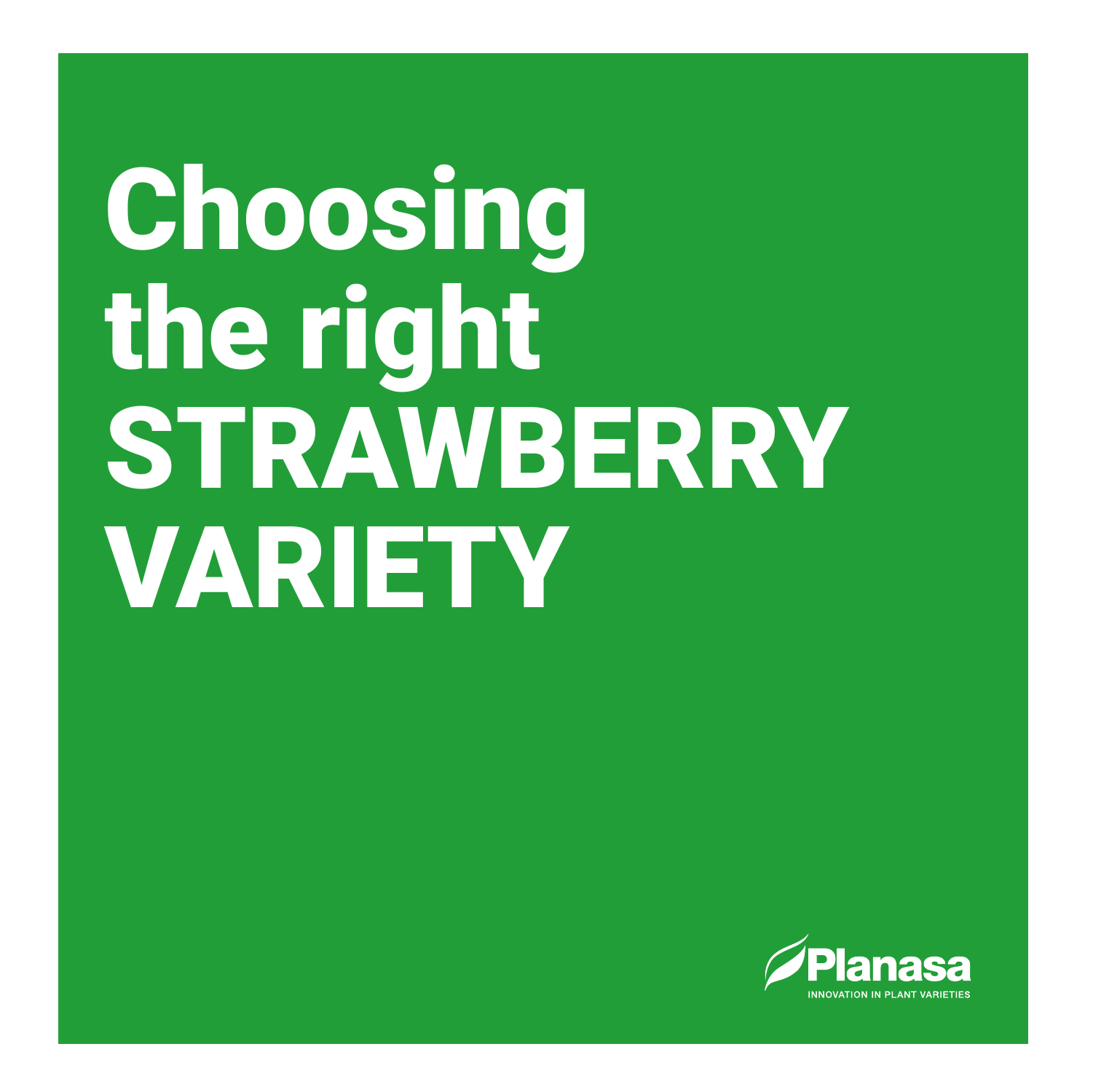

### Choosing the right STRAWBERRY VARIETY

The strawberry is a fruit that stands out for its flavour, aroma, colour and, most notably, its organoleptic properties. It is one of the crops with the greatest varietal diversity, as well as its significant ability to adapt to many climate zones. This makes it possible for the strawberry crop to occupy a large market share. To achieve a successful, well-developed crop, a number of factors that are pivotal to choosing the variety must be considered.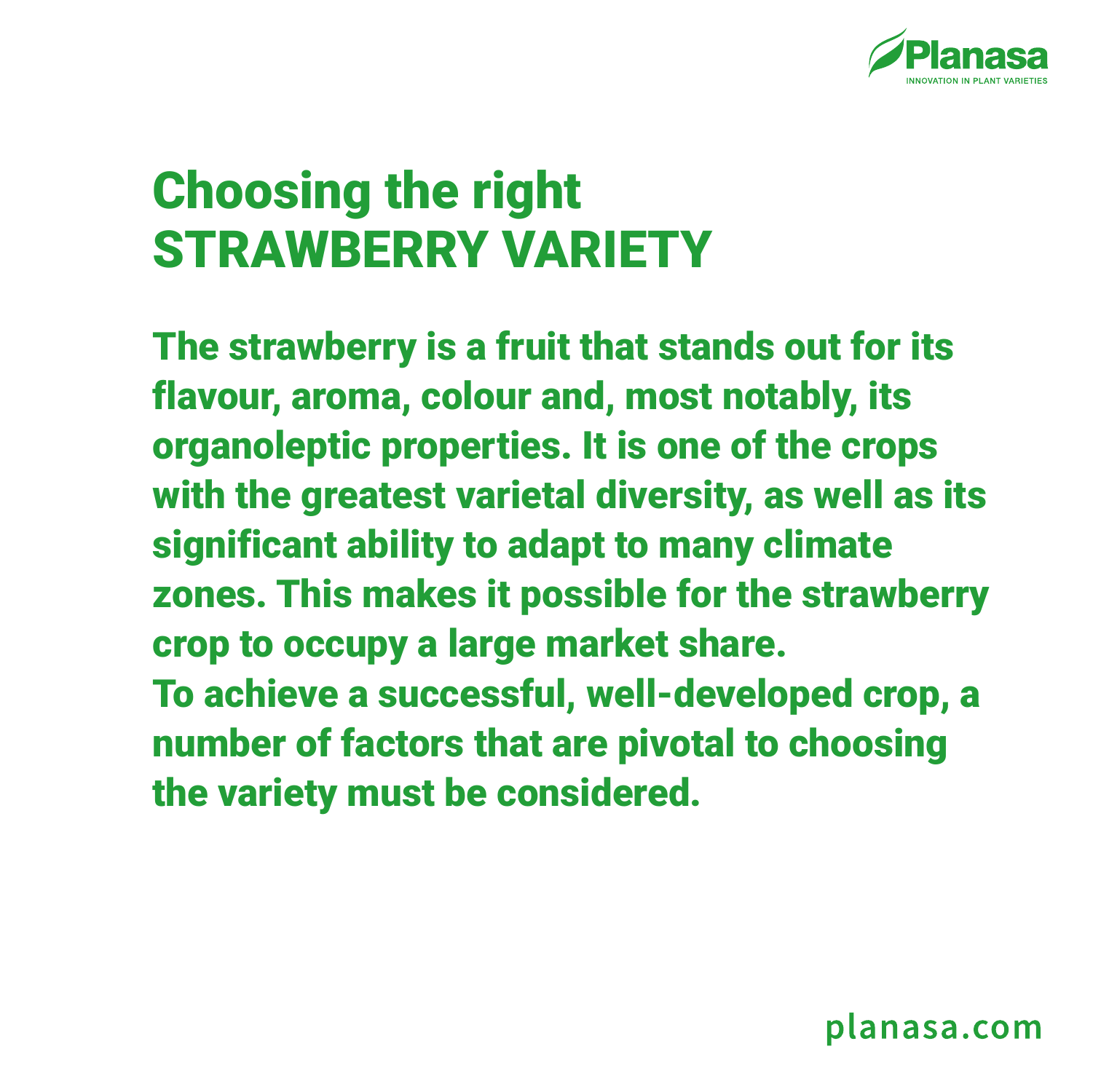

# 1. Geographical region

A cultivation area's latitude and altitude will determine its temperature regime and photoperiod, this therefore being one factor to take into account when choosing the variety.

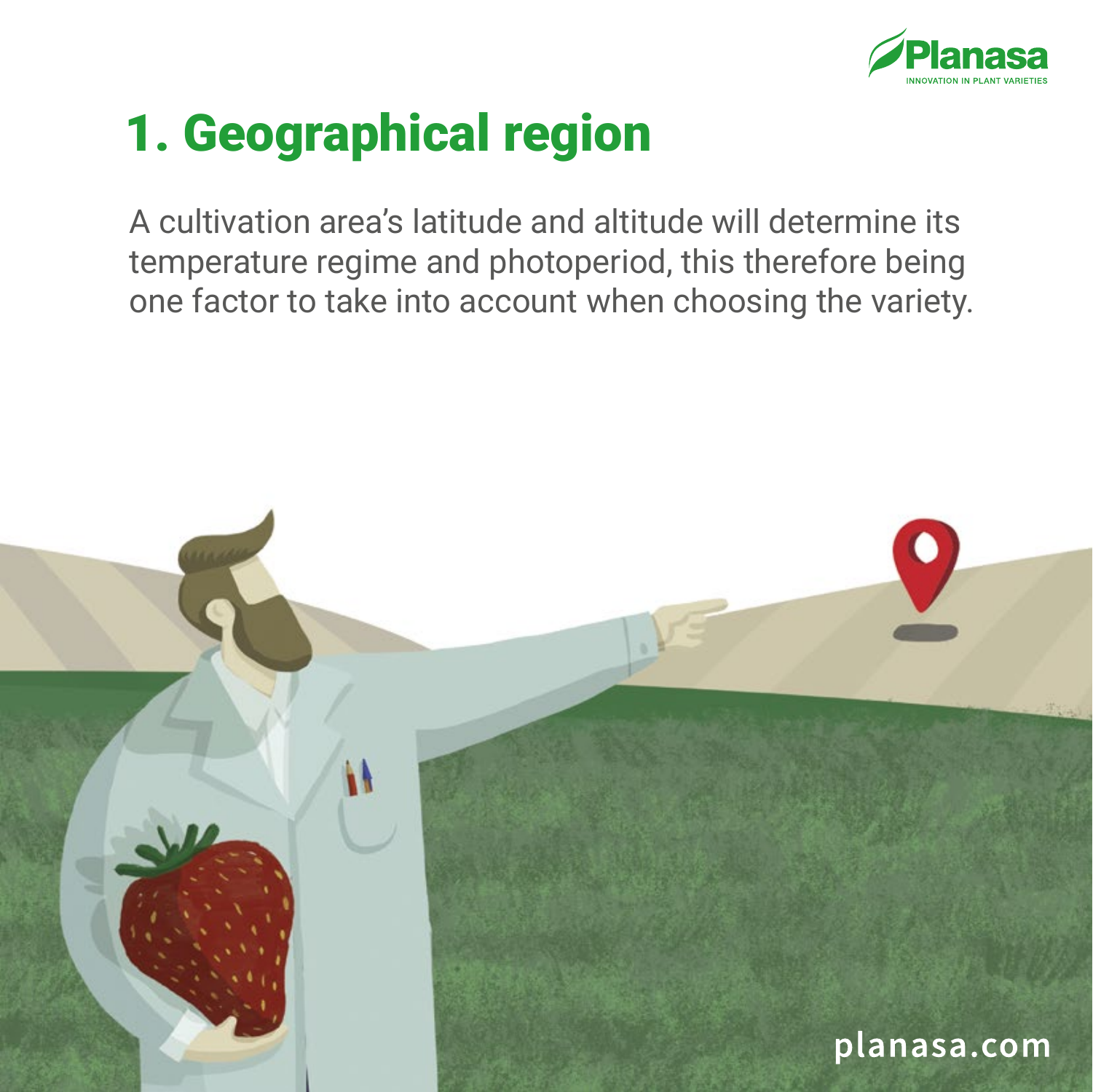

# 2. Photoperiod (1/2)

The **number of daylight hours**, along with **temperature**, is probably the key factor when choosing the proper variety. This number of hours will be determined by the cultivation area's latitude.

- **Infra short-day varieties:** varieties that flower very early since they require no chill hours and **are sensitive to very short photoperiod**.
- **Short-day varieties**: varieties that are sensitive to **short photoperiod** when they are about to flower and they are generally more productive than infra-short day. Plants can produce as long as the day are short enough and temperature are ideal. Ideal for **late winter and spring** production (depends

on latitude).

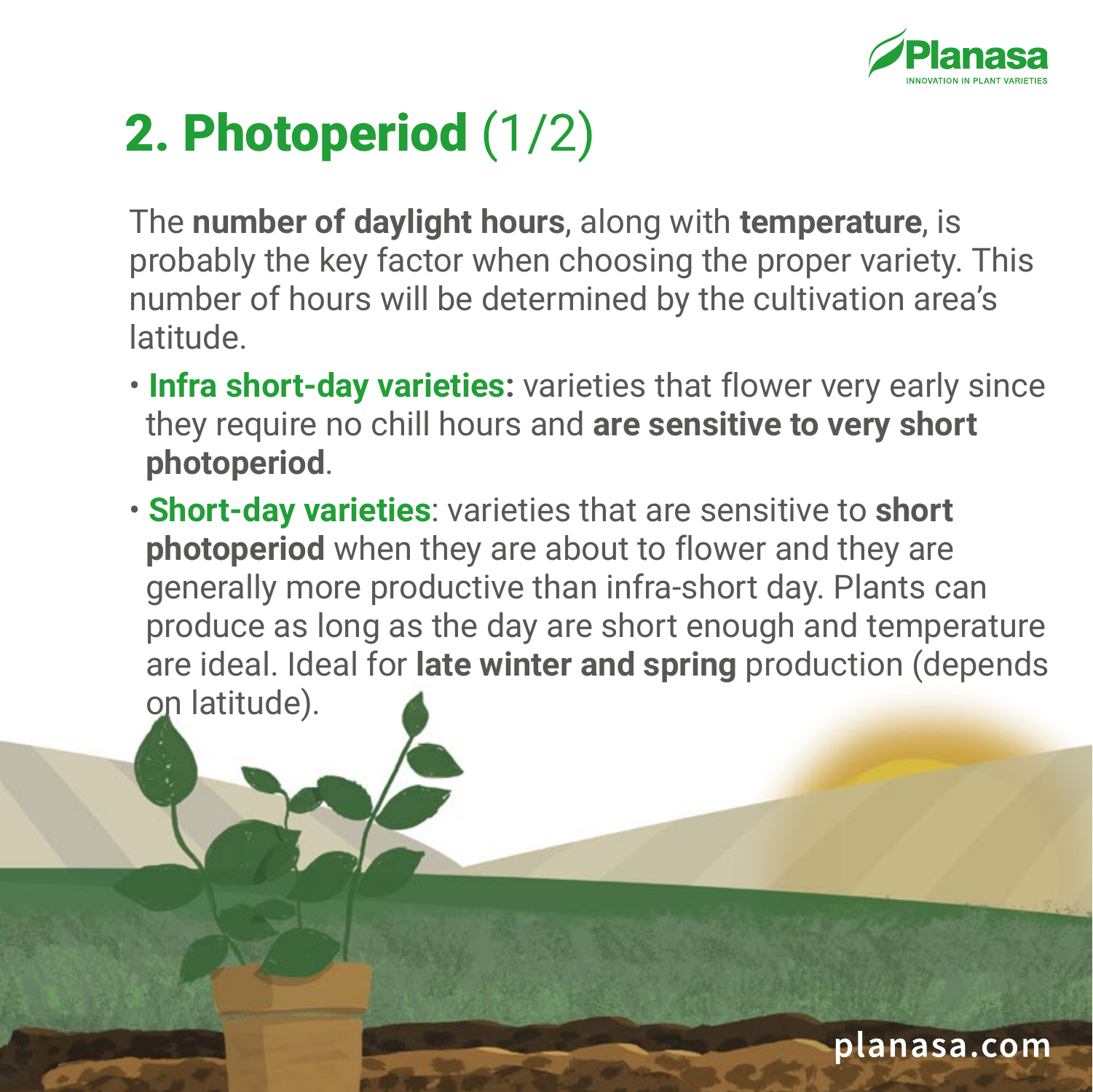

# 2. Photoperiod (2/2)

- **Day-neutral (remontant) varieties -** In this variety group, floral induction is **indifferent to the photoperiod** and plant can produce as long as they are at the ideal temperature. These varieties are suitable for **late autumm and early winter** production for Mediterranean countries and ideal for spring, summer and autumm production in northern countries.
- **Long day varieties (ever berries):** they are sensitive to **long photoperiod**. They can produce as long as the day are long enough and temperature are ideal. These varieties are suitable for **spring and autumn** production for Mediterranean countries and ideal for summer and autumn production in northern countries.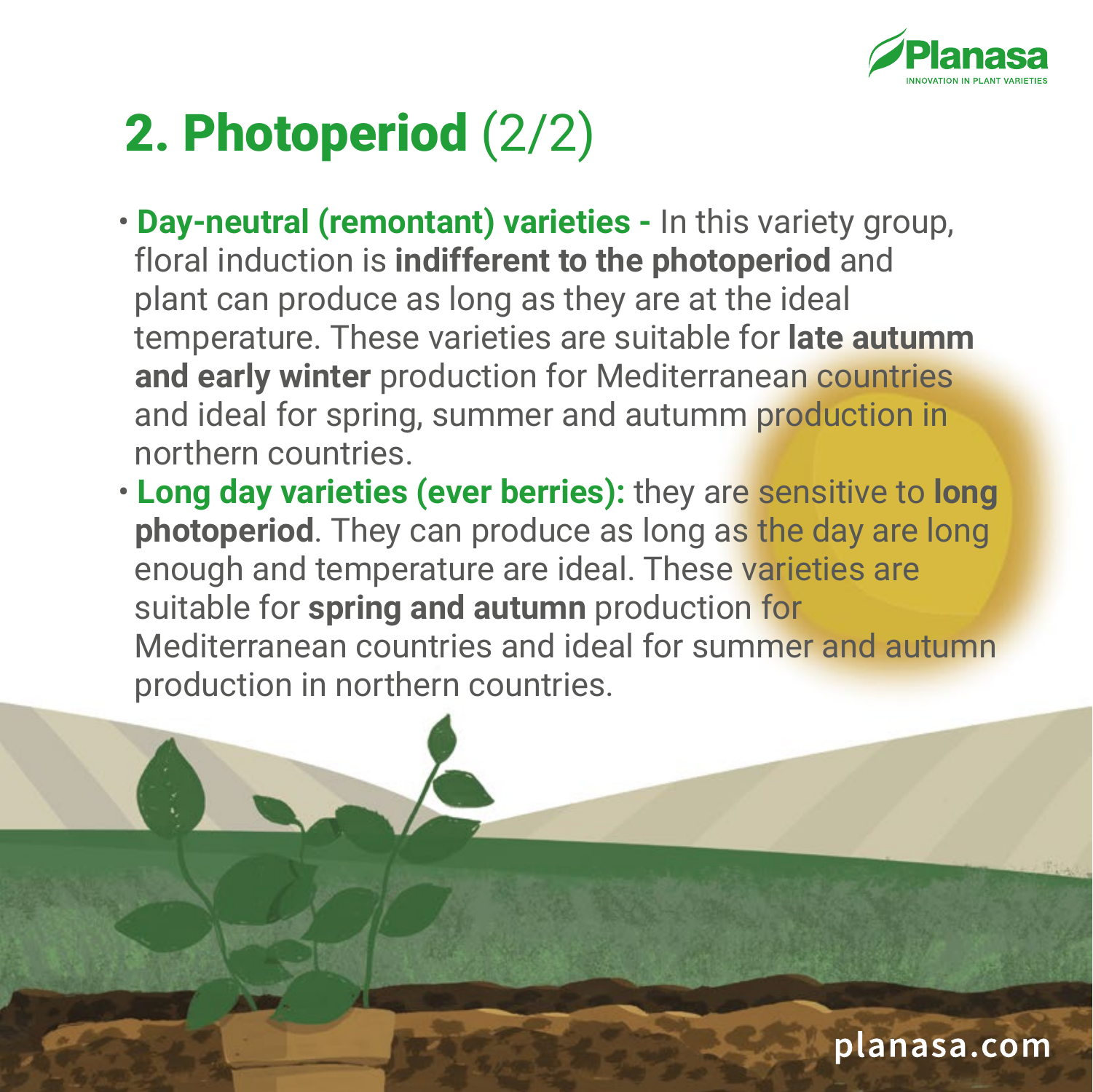

### 3. Average temperatures – Chill hours

Although strawberries adapt well, it is important to know the temperature of the cultivation area.

- **Mediterranean countries**: need to chose varieties with no chill requirement or less than 300 chilling hours.
- **Oceanic and continental area**: need to chose varieties whith chilling requirement adapted to the local average chilling hours or the specific facilities. Above 500 chilling hours, up to 1500 chilling hours in general.

The chilling hours represent the sum of hours between 0ºC and 7ºC received by the plant in winter. Below 0ºC we are not counting the hours.

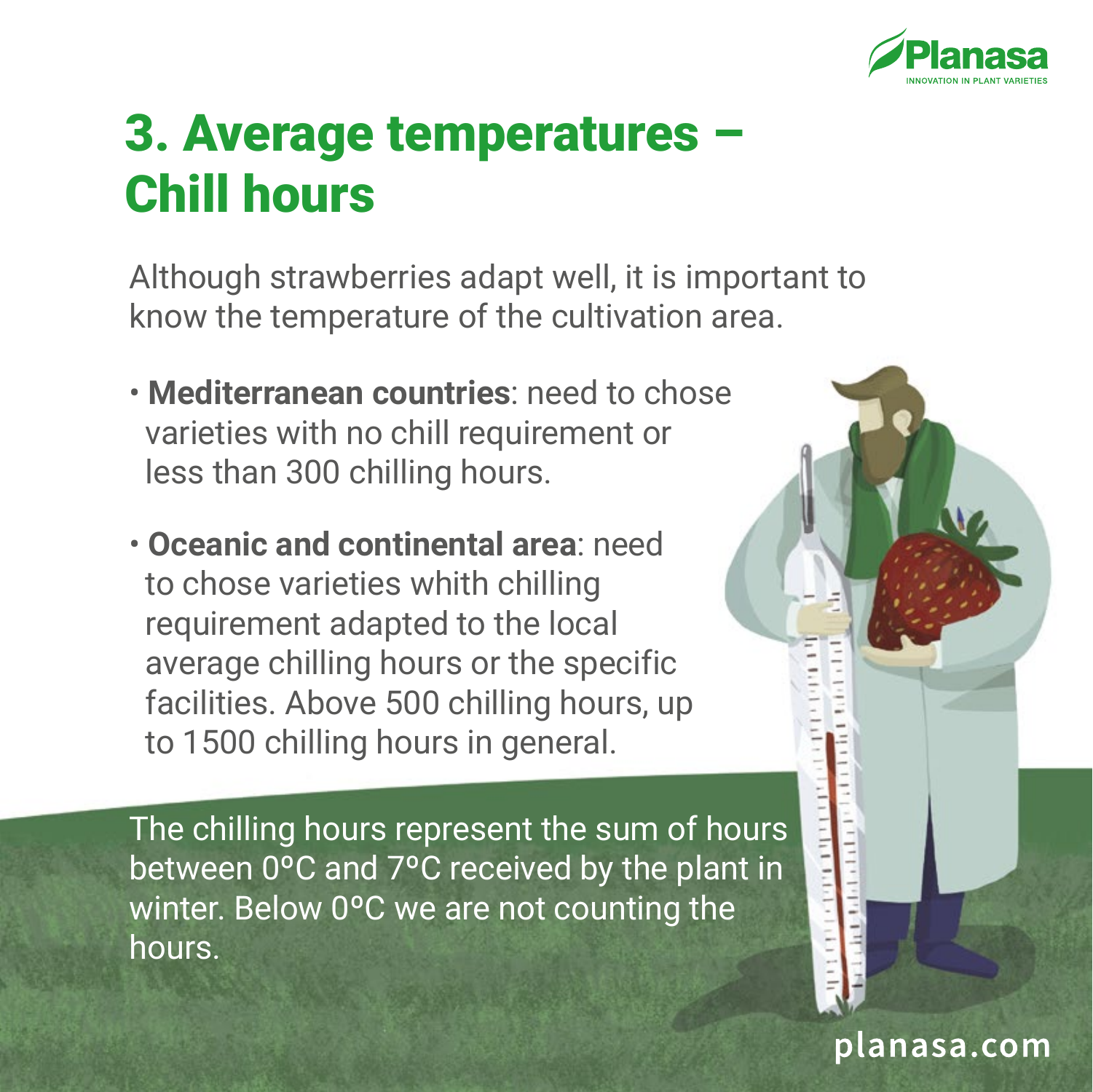

# 4. Production period (1/2)

In Continental and Oceanic zone there is a **wide range of cultivation systems and plants formats** which allow to have spring, summer and/or autumm crops.

A short day variety is preferred for early spring production and double crop production, while mainly everberry (Long-day or Dayneutral) for summer and fall production.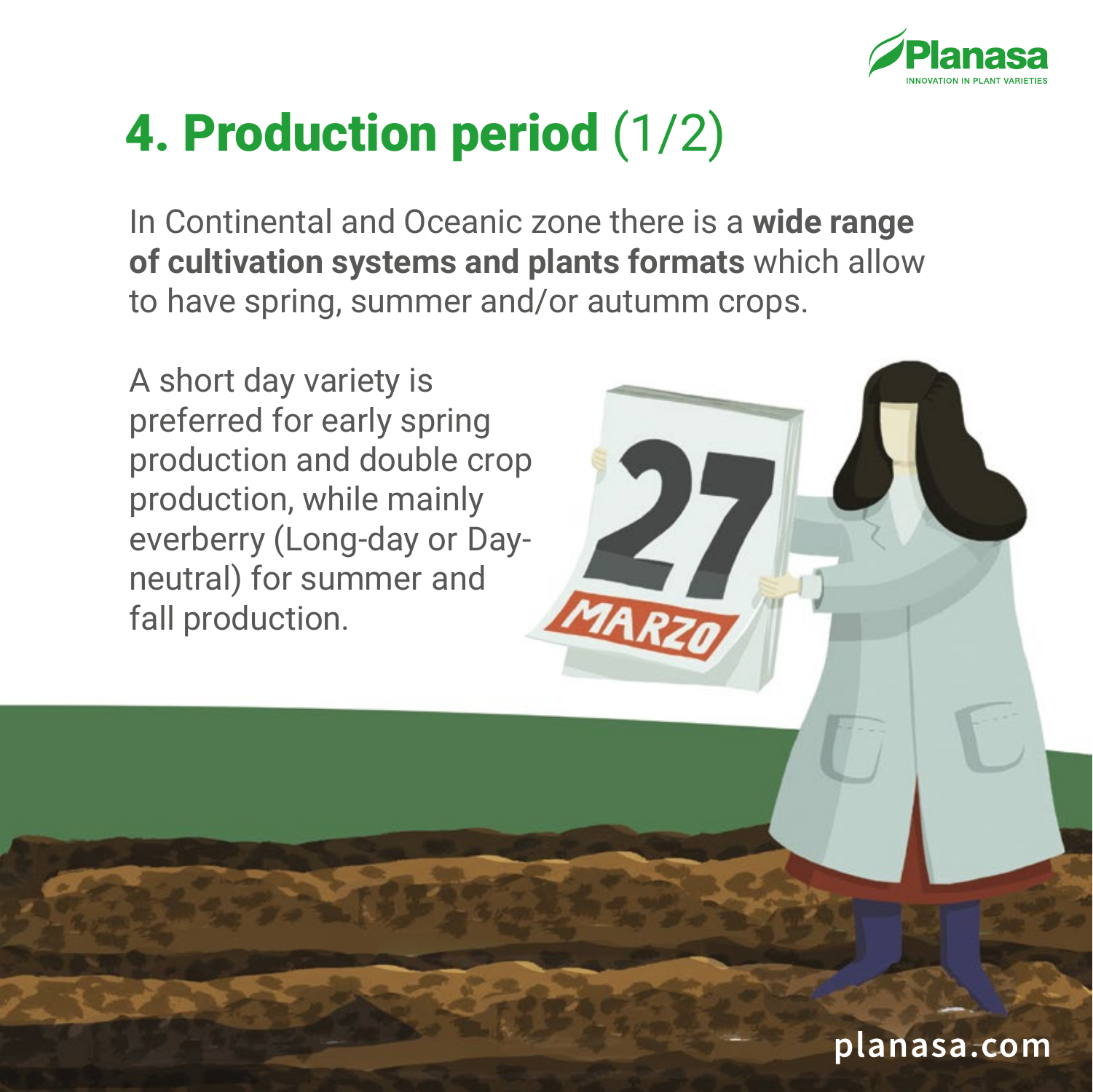

# 4. Production period (2/2)

You will have to use one type of variety or another based on the productive or business window that you set as an objective.

- If the crop is in the **Mediterranean climate zone**, the **infra short-day** or **day-neutral varieties** adapted to the autumn crop will be used to obtain fruit in the **first months of the campaign** (November - January).
- If, on the other hand, you wish to set the productive window so that **seasonal fruit** is obtained (February - June),

 we recommend using **seasonal short-day varieties**, which start producing later.

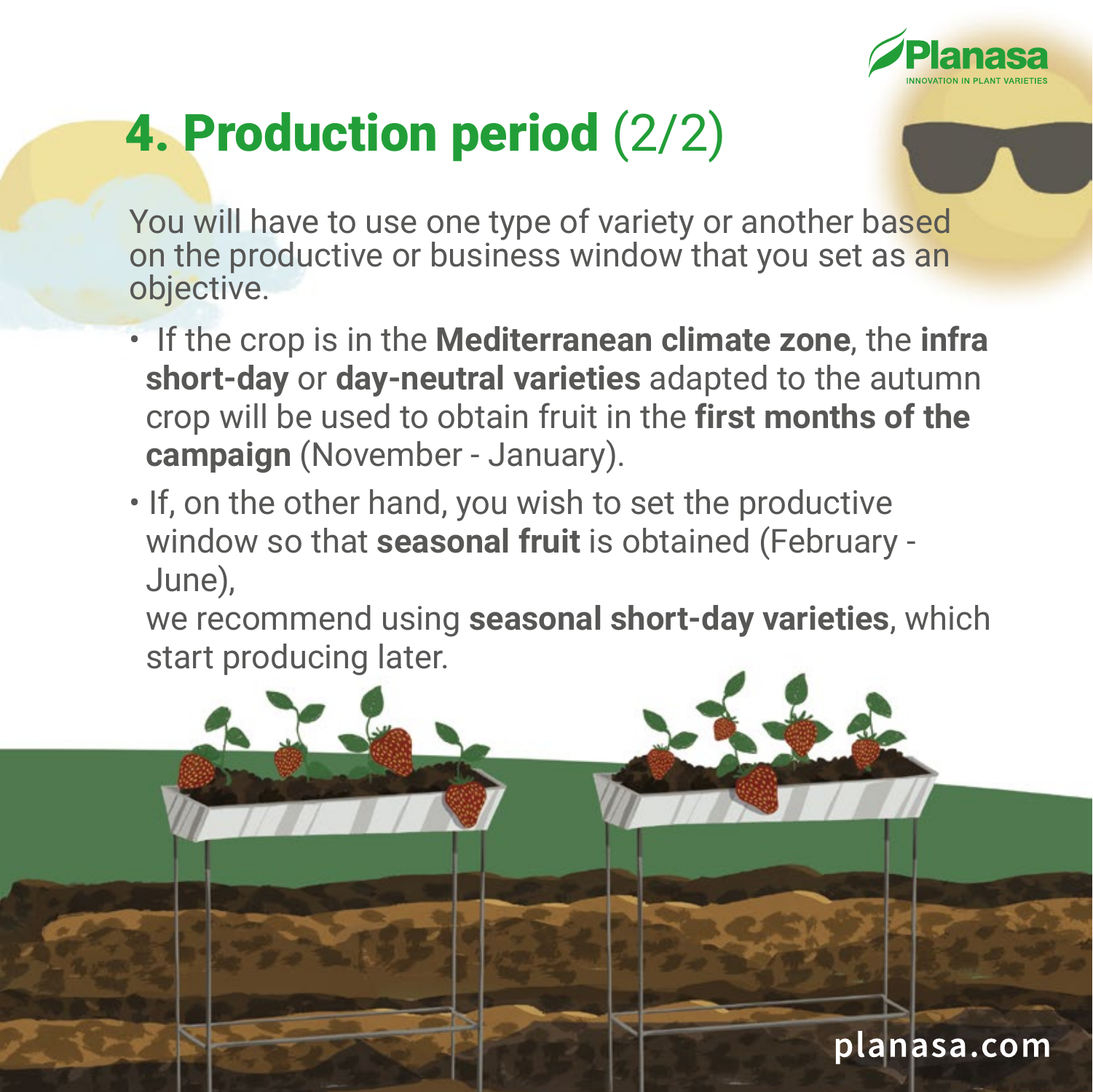

# 5. Formats (1/3)

| <b>Plant type</b>                         | <b>Characteristics</b>                                                 | <b>Advantage</b>                                                                                                                                                                                                                                                                                             | Order date*                                                                                                                                                | <b>Delivery</b><br>date                                                                                      |
|-------------------------------------------|------------------------------------------------------------------------|--------------------------------------------------------------------------------------------------------------------------------------------------------------------------------------------------------------------------------------------------------------------------------------------------------------|------------------------------------------------------------------------------------------------------------------------------------------------------------|--------------------------------------------------------------------------------------------------------------|
| <b>MICRO PLUGS</b>                        | • Comes from a<br>stolon (tips)<br>• 55cc trays / 208<br>plant per box | • Early fresh plant<br>plantation for Ever<br>berries<br>· Improve planting<br>velocity<br>• Perfect to avoid<br>tips rooting<br>difficulties for Tray<br>Plant                                                                                                                                              | • Early spring<br>micro-plugs:<br>November/December<br>for a delivery in March<br>for Everberries.<br>· Summer micro-plugs:<br>2 months before<br>delivery | • Early M-P:<br>March to may<br>• "Classic"<br>M-P: July to<br>September                                     |
| <b>Misted tips /</b><br><b>Fresh pots</b> | • Comes from a<br>stolon (tips)<br>• 75cc trays / 77 per<br>box        | · Easy and quick to plant<br>• Fruit homogeneity and<br>lower production peaks for<br>low chill var.<br>· Fast root development<br>and less tips to erase<br>• Plant in Vegetative<br>situation<br>. Can be planted later that<br>Bare roots<br>. No flowers on the planting<br>year for short day varieties | 2 months before<br>deliveries (May to<br>August)                                                                                                           | • Low chill<br>varieties:<br>September to<br>October.<br>• Mid to High<br>chill varieties:<br>July to August |
| <b>Tips / Stolon</b>                      | Fresh cutted tips                                                      | • Young<br>vegetative plant.<br>• Cheap plant.                                                                                                                                                                                                                                                               | 1 month before<br>delivery minimum                                                                                                                         | From June to<br>August                                                                                       |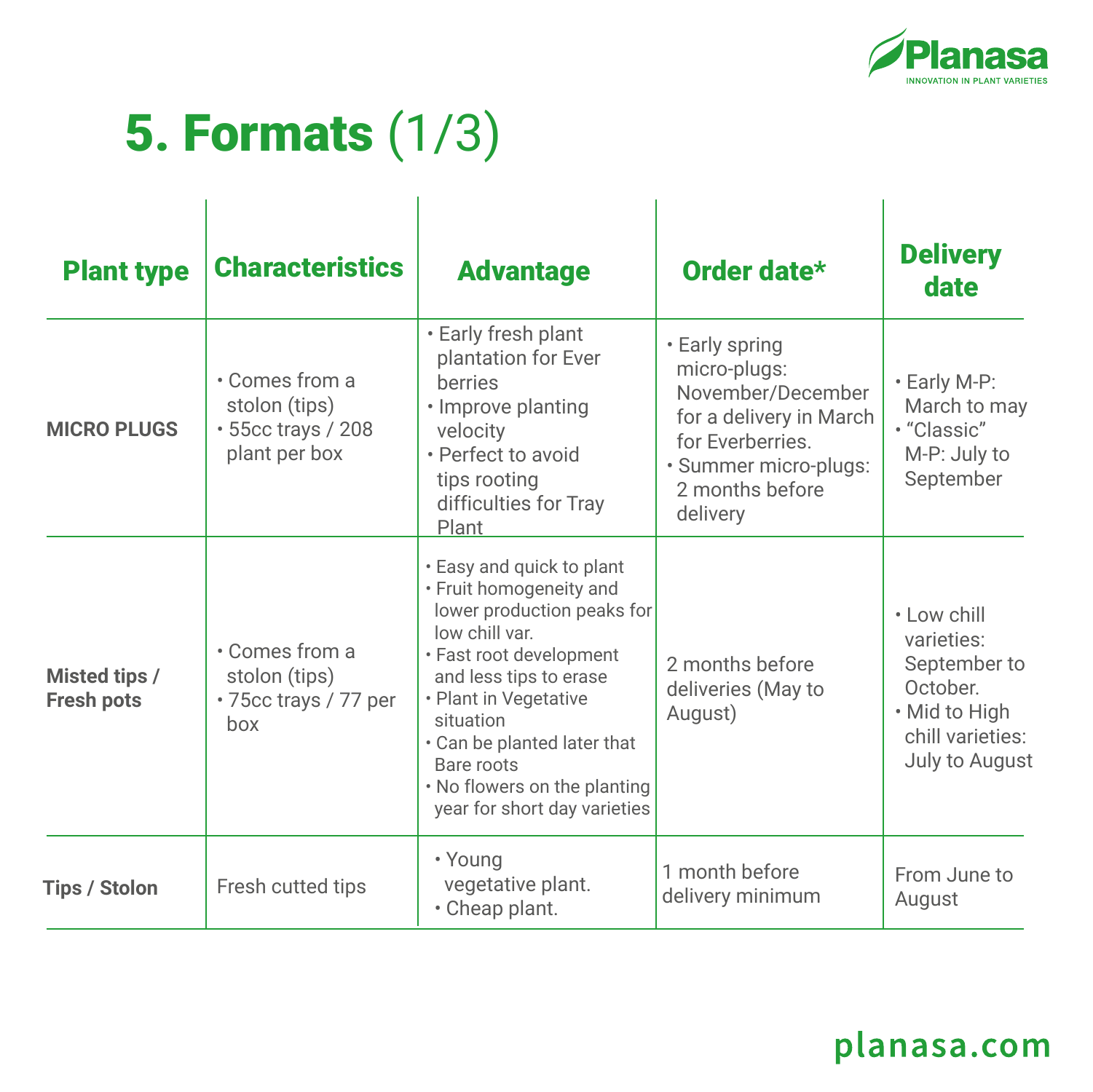

# 5. Formats (2/3)

| <b>Plant type</b>                      | <b>Characteristics</b>                                                                                                                                | <b>Advantage</b>                                                                                                  | Order date*          | <b>Delivery date</b>         |
|----------------------------------------|-------------------------------------------------------------------------------------------------------------------------------------------------------|-------------------------------------------------------------------------------------------------------------------|----------------------|------------------------------|
| <b>Altitude Tray</b><br>plant          | • Comes from a stolon<br>$\cdot$ 230cc tray / 60 per<br>box)<br>• Cultivated at 1.000m<br>altitude<br>• Provided with the<br>chilling hours required. | • Plants for early<br>plantation on<br>substrate (early<br>November)<br>• Very early production                   | April to May         | November<br>(unfrozen)       |
| Tray plant (TP)                        | • Comes from a stolon<br>• 230cc trays / 60 per<br>hox<br>• Provided with the<br>chilling hours required.                                             | • Easy to plant<br>· Programmed<br>plantation on substrate.<br>· High yield potential<br>• Homogenic production   | From April to<br>May | December                     |
| <b>Frigo Tray plant</b><br>(Frozen TP) |                                                                                                                                                       |                                                                                                                   |                      | From January to<br>September |
| <b>Mini Tray plant</b><br>(MTP)        | • Comes from a stolon<br>• 130cc tray / 90 per box<br>• Provided with the<br>chilling hours required.                                                 | • For programmed<br>plantation.<br>· Ideal for Everberries for<br>an homogenic<br>production on full<br>campaign. | April to May         | December                     |
| <b>Frigo MTP</b><br>(Frozen)           |                                                                                                                                                       |                                                                                                                   |                      | From January to<br>September |

 $\overline{1}$ 

 $\overline{\phantom{a}}$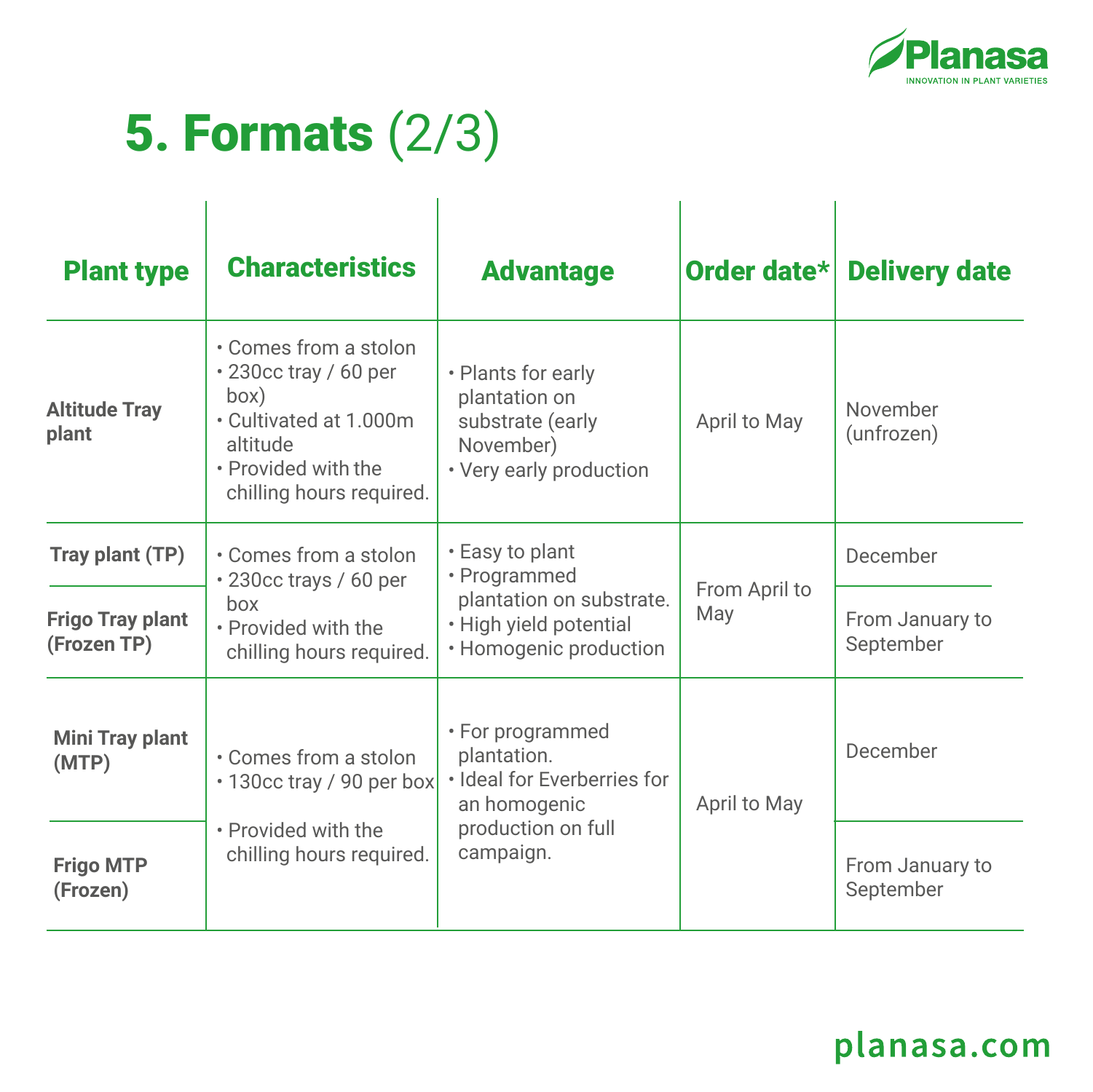

# 5. Formats (3/3)

| <b>Plant type</b>            | <b>Characteristics</b>                                                               | <b>Advantage</b>                                                                                                                                        | Order date*                                                                                                              | <b>Delivery date</b>         |
|------------------------------|--------------------------------------------------------------------------------------|---------------------------------------------------------------------------------------------------------------------------------------------------------|--------------------------------------------------------------------------------------------------------------------------|------------------------------|
| <b>Frozen Misted</b><br>tips | • Comes from a stolon<br>• 75cc tray / 190 per box                                   | · Ideal for Ever berry<br>varieties<br>· Easy to plant.<br>• For programmed<br>plantation.                                                              | April to May                                                                                                             | From January<br>to August    |
| Frigo bare roots:            |                                                                                      | • Adapted for soils                                                                                                                                     | • Mediterranean<br>varieties (low                                                                                        |                              |
| $A + (315)$ mm               | • Hibernated frozen<br>plants<br>.150 plts to 600 plts per<br>box, depends calibers. | plantation<br>. Allow to plant earlier<br>than misted tips for<br>short day varieties.<br>• Possibility to have a<br>small harvest on<br>planting year. | chill): before<br>October.<br>• Oceanic and<br>continental<br>varieties<br>(Mid/High chill):<br>from October to<br>July. | From January<br>to September |
| A (12-15mm)                  |                                                                                      |                                                                                                                                                         |                                                                                                                          |                              |
| $9/11 (9-11mm)$              |                                                                                      |                                                                                                                                                         |                                                                                                                          |                              |
| ST (9-15mm)                  |                                                                                      |                                                                                                                                                         |                                                                                                                          |                              |
| $ST+$ ( $>9mm$ )             |                                                                                      |                                                                                                                                                         |                                                                                                                          |                              |
| <b>Fresh bare roots</b>      | Bare roots in vegetative<br>cycle.                                                   | Adapted to soil<br>plantation                                                                                                                           | Low chill<br>varieties: from<br>May to August                                                                            | October to<br>November       |

**\*** These dates are not deadlines by any means; instead, they are recommended for making estimates and ensuring plant quality and quantity.

**\*\*** During plant delivery periods, orders can also be placed, depending on the quantity.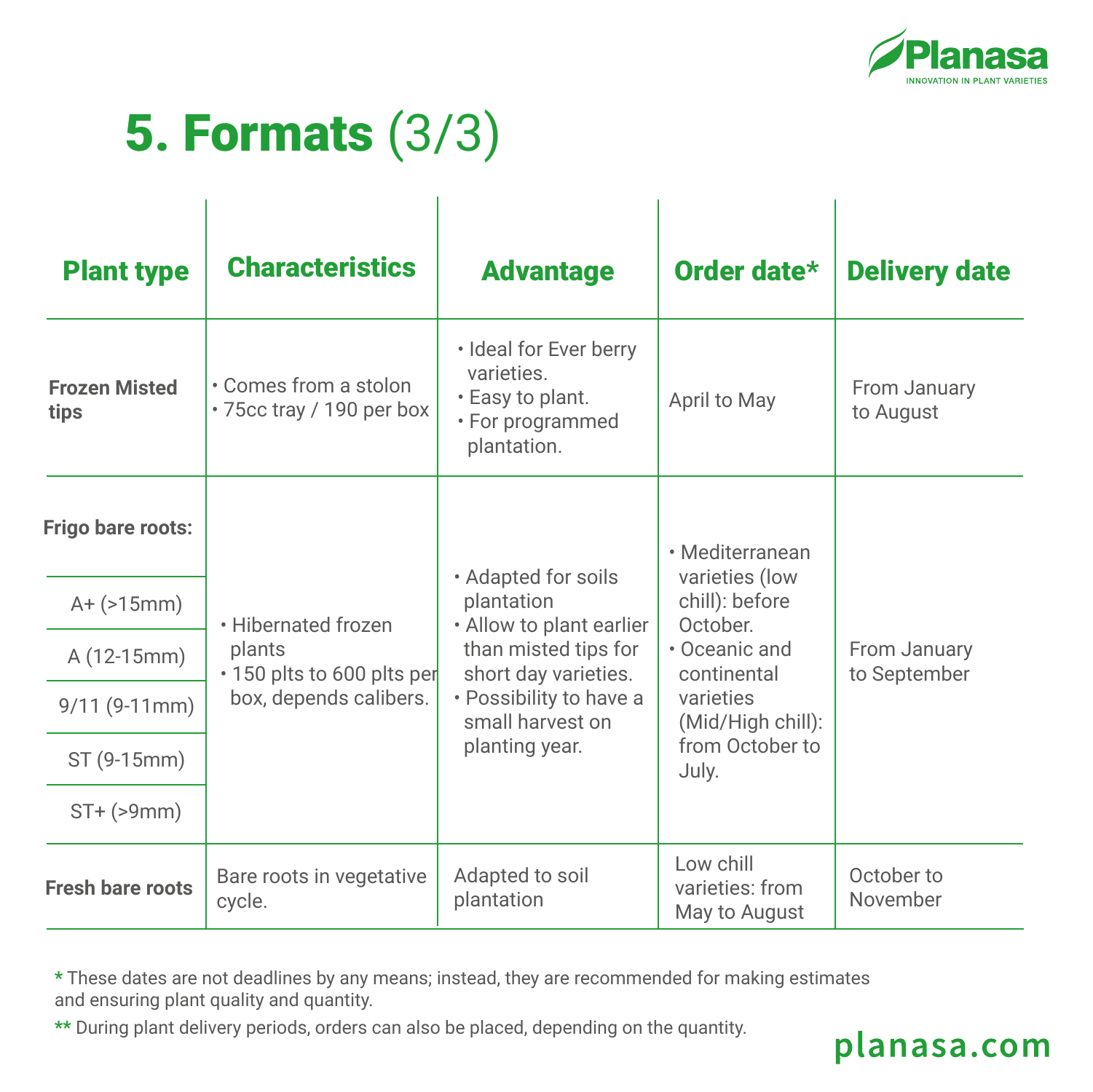

# 6. Commercial needs - What markets do you target?

As a producer of berries, it is always important to know **the market you are targeting** (direct local sells, national market, export). Analysing your customers needs and expectation and so the characteristics they most value (shelf life, taste, shape...) and **time required to deliver** the fruit to final customers. All these information will help you to choose the **right variety adapted to your targeted market**. It will give you the opportunity to offer the best experience to your customers.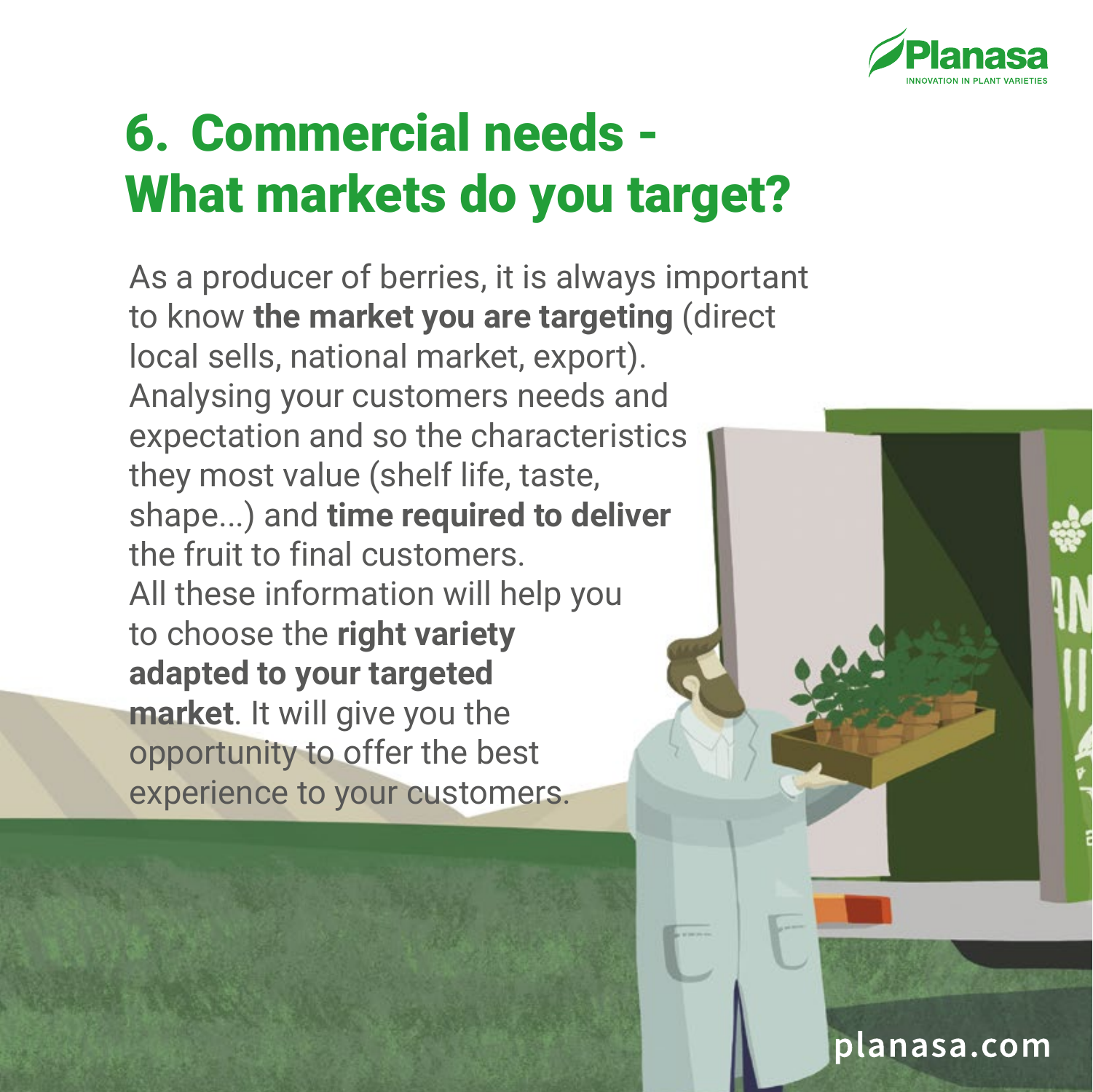

These are the main factors that you should take into account when choosing a strawberry variety and that will help your plants be as successful as possible. We know that there are many factors that determine whether a variety may or may work in a specific area. For that reason, if you need more information about any variety, the formats, the dates when you should place your order, or anything else, please don't hesitate to contact us by email at **planasa@planasa.com**